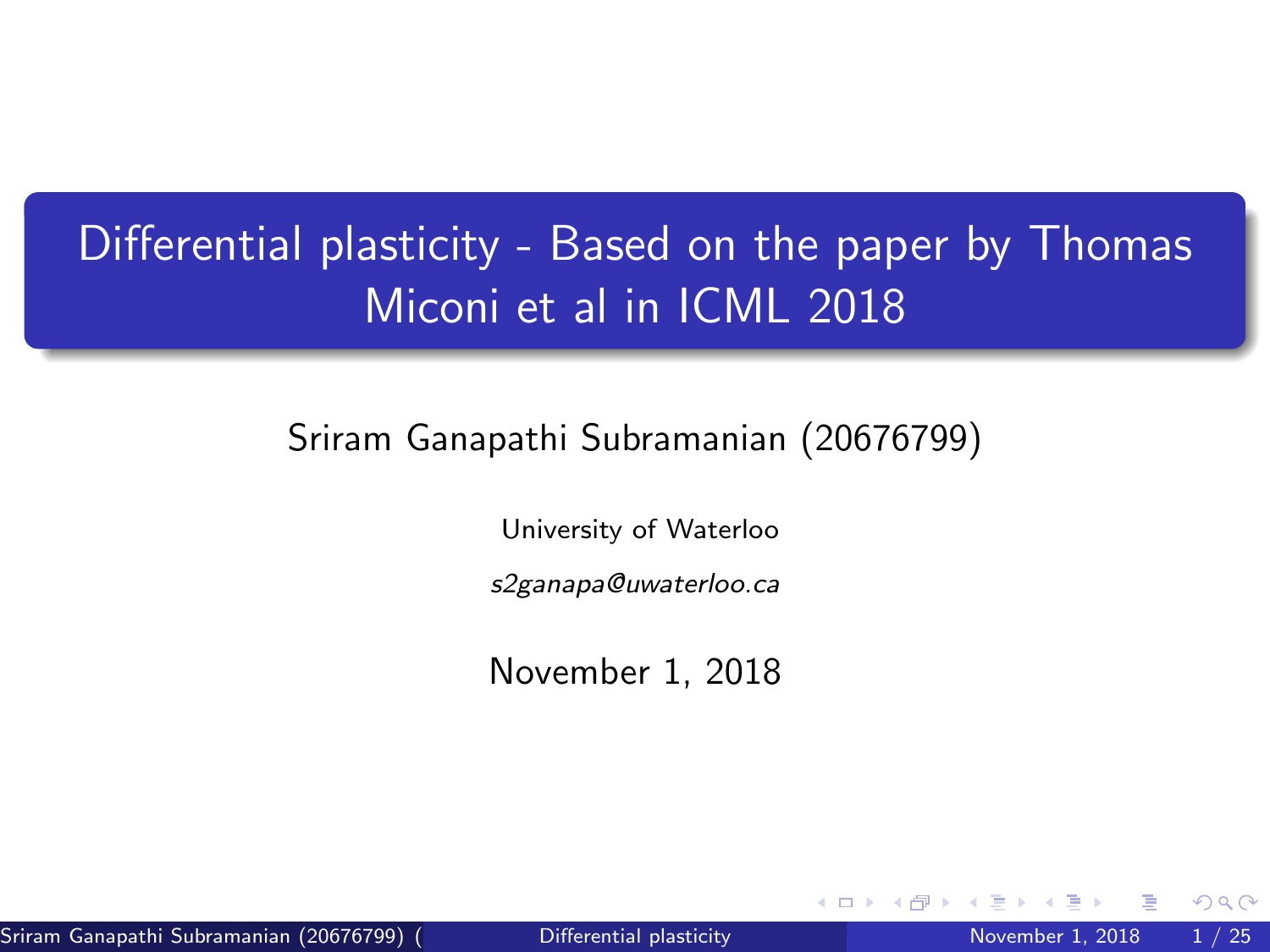- Neural Networks are static in architecture.
- **Humans and higher order animals possess synaptic plasticity.**
- Plasticity is the capability of changing the network connections over time.
- Differential plasticity The plastic connections' behavior is trained using gradient descent
- Example: Life long learning in NN trained to recognize alphabets.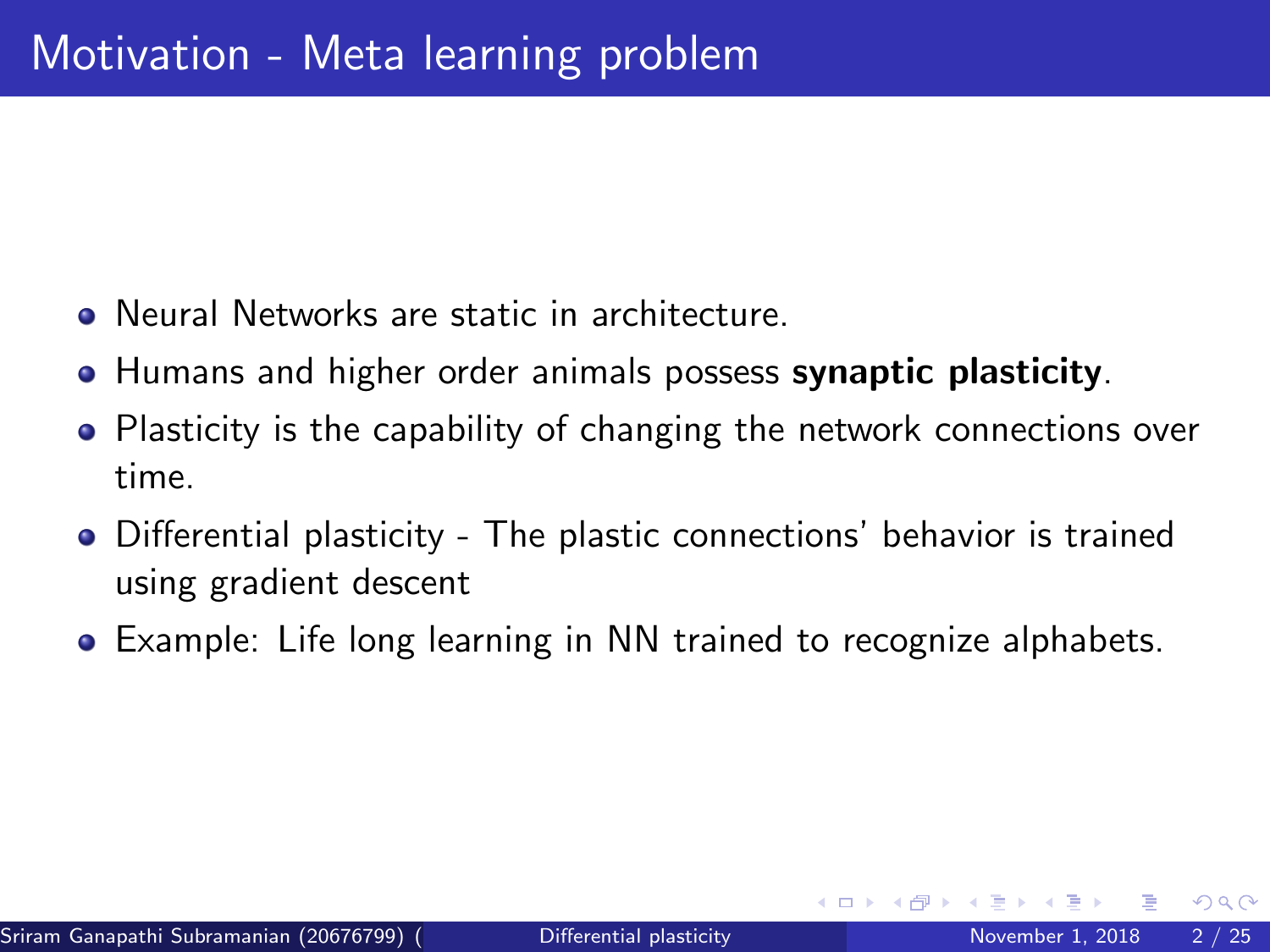- **•** Tackle meta learning.
- Special emphasis on gradient descent capability.
- Optimize base weights and the amount of plasticity using Back Propagation.
- Ease of implementation of plasticity with popular deep learning packages and computational efficiency.
- Considers three complex and different domains.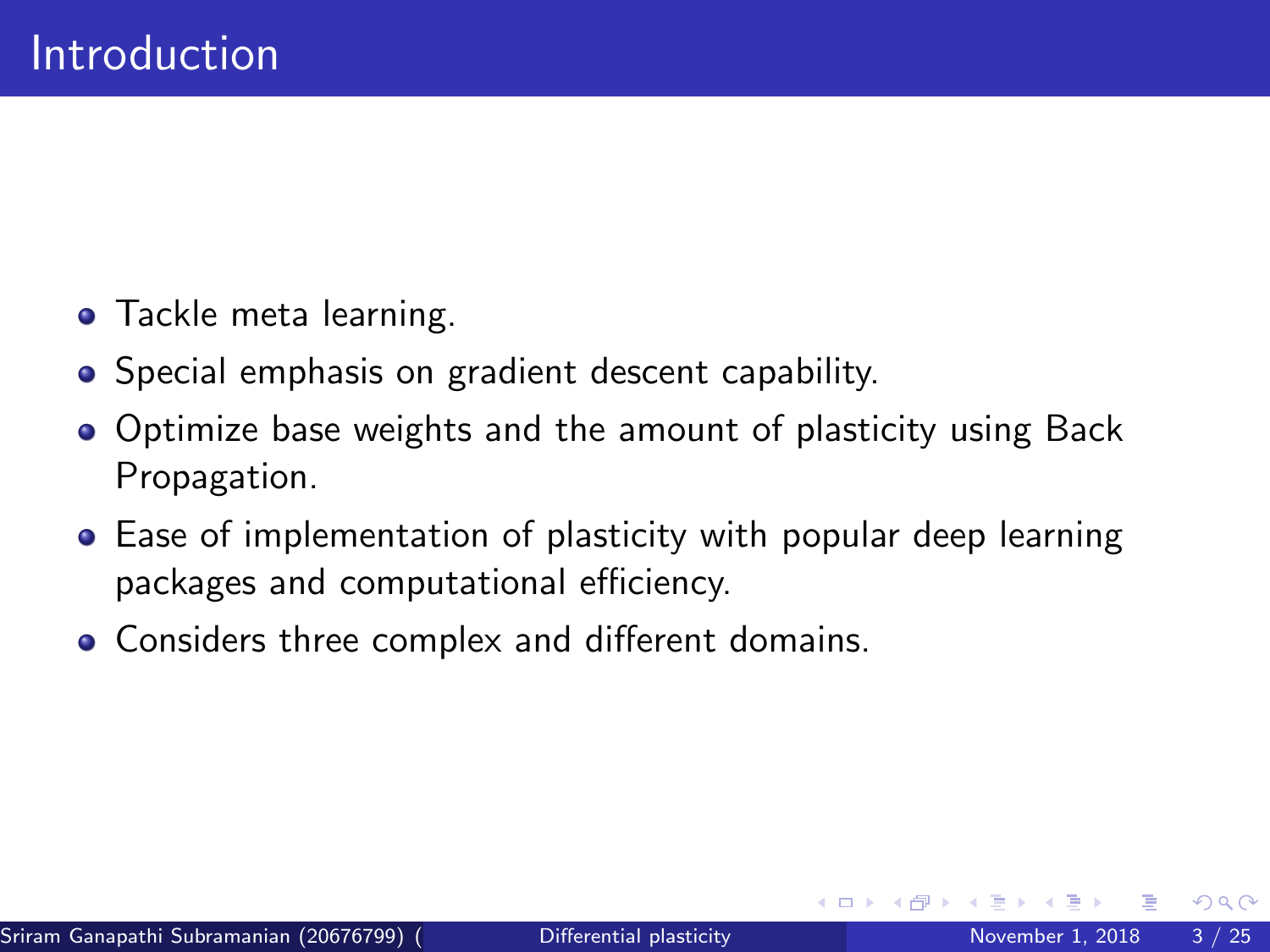- Using external memory banks.
- Non trainable plastic weights that grows and decays as a function of inputs and outputs.
- Parameterized learning rule and expert systems.
- **•** Separate plasticity network trained separately.
- Meta learning base network and several derived networks.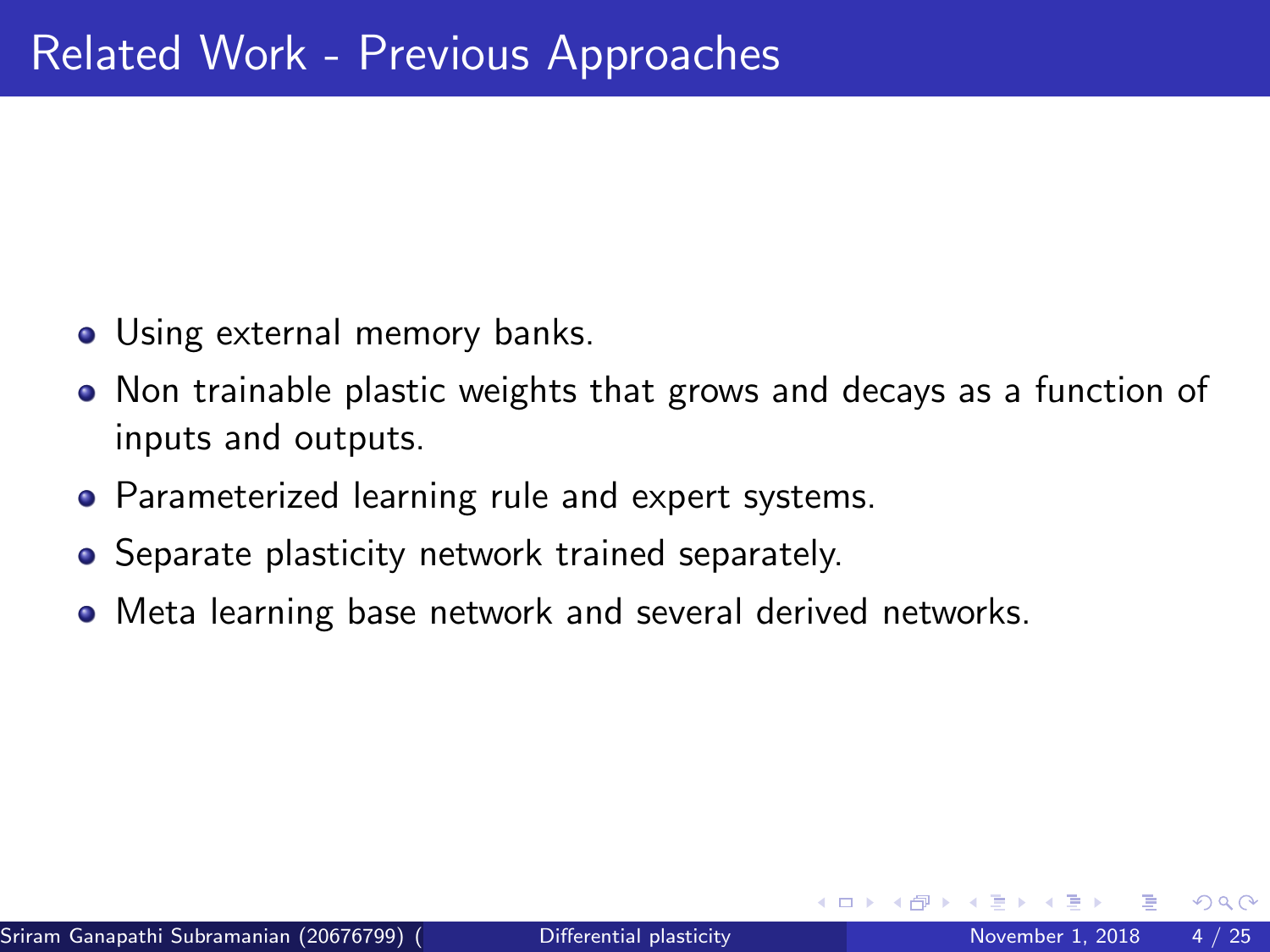## Model

### Activation Equation

 $x_i(t)$  the output of neuron *i* is given by the equation

$$
x_j(t) = \sigma\left\{\sum_{i \in \text{inputs}} [(\mathbf{w}_{i,j}x_i(t-1) + \alpha_{i,j}H_{i,j}(t))x_i(t-1)]\right\} \tag{1}
$$

#### Plastic Component

The Hebbian trace is given by:

$$
H_{i,j}(t+1) = \eta x - i(t-1)x_j(t) + (1-\eta)H_{i,j}(t)
$$
 (2)

#### Alternate Form/Oja's Rule

To prevent hebbian trace decay to 0, it The is replaced by

$$
H_{i,j}(t+1) = H_{i,j}(t) + \eta x_j(t)(x_i(t-1) - x_j(t)H_{i,j}(t))
$$
\n(3)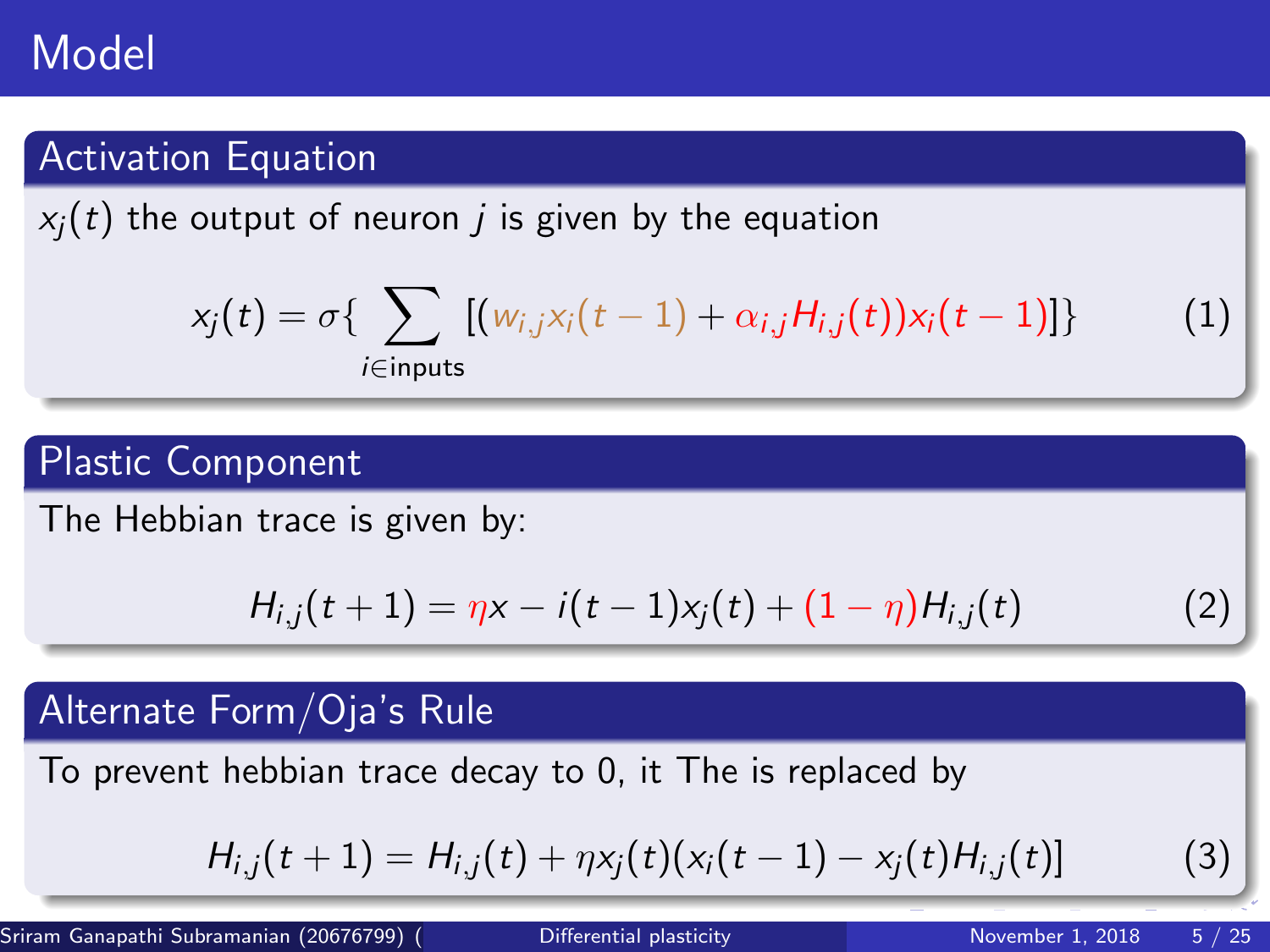Four different experiments have been considered in this paper to demonstrate the superiority of performance.

- Experiment 1 Binary pattern memorization
- Experiment 2 Natural images pattern memorization
- Experiment 3 Omniglot task
- Experiment 4 Reinforcement learning Maze navigation task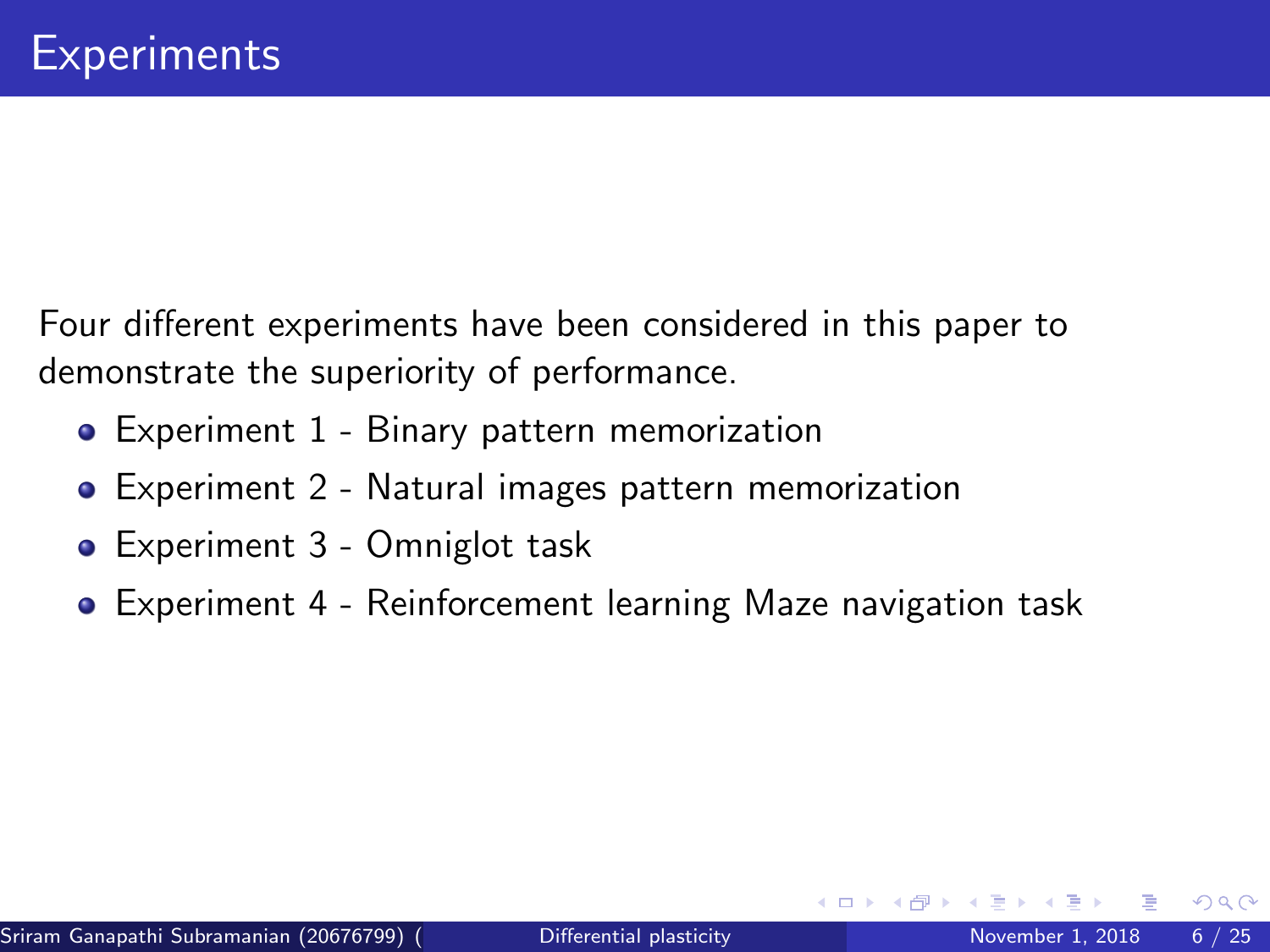- The network is shown a set of five binary patterns with 1000 elements in succession.
- Each pattern is shown for 10 time steps, with 3 time steps of zero input between them. Whole sequence is presented 3 times in random order.
- One of the presented pattern is chosen at random and degraded by setting half of its bits to 0 and shown to network.
- The network has to reproduce the correct full pattern in its output using its memory that it developed during training.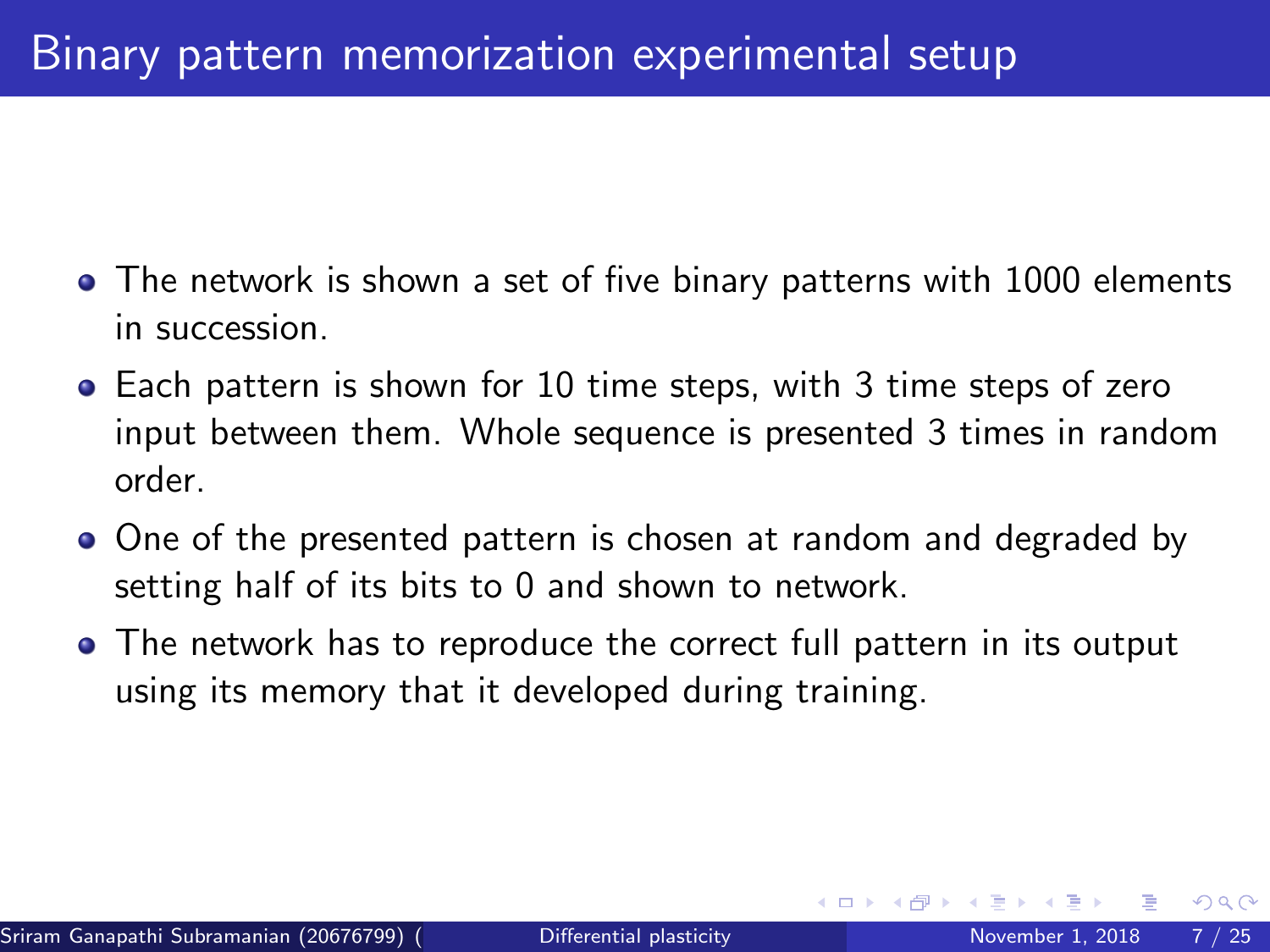## Experimental Setup



 $299$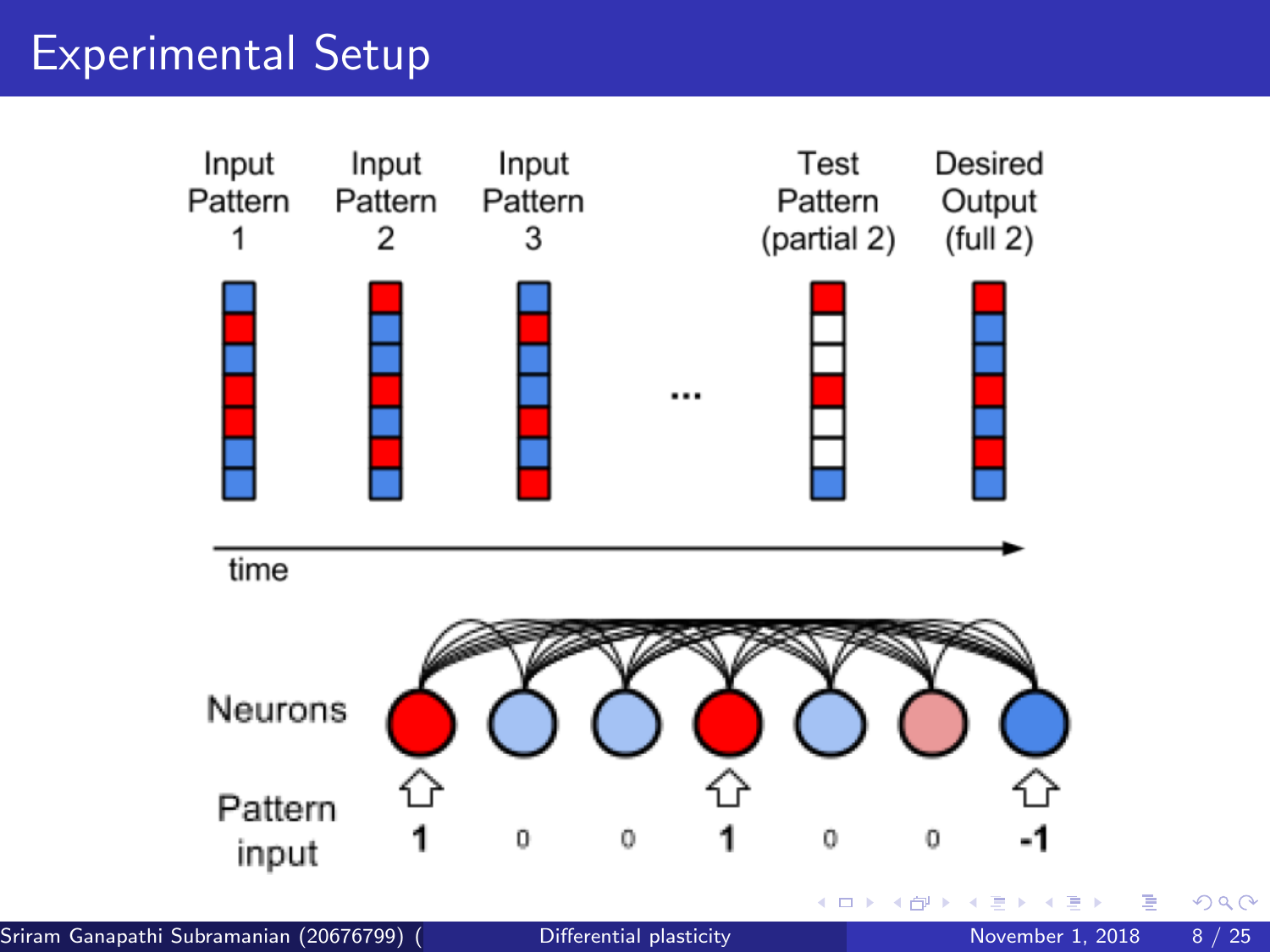- Fully connected RNN with one neuron per pattern element, plus one fixed-output neuron.
- Value of each neuron is clamped to the value of the corresponding element (except for 0 input).
- $\bullet$  Loss  $=$  Network output correct pattern.
- The gradient computed back propagation .
- There are a total of  $1001 \times 1001 \times 2 = 2004002$  trainable parameters.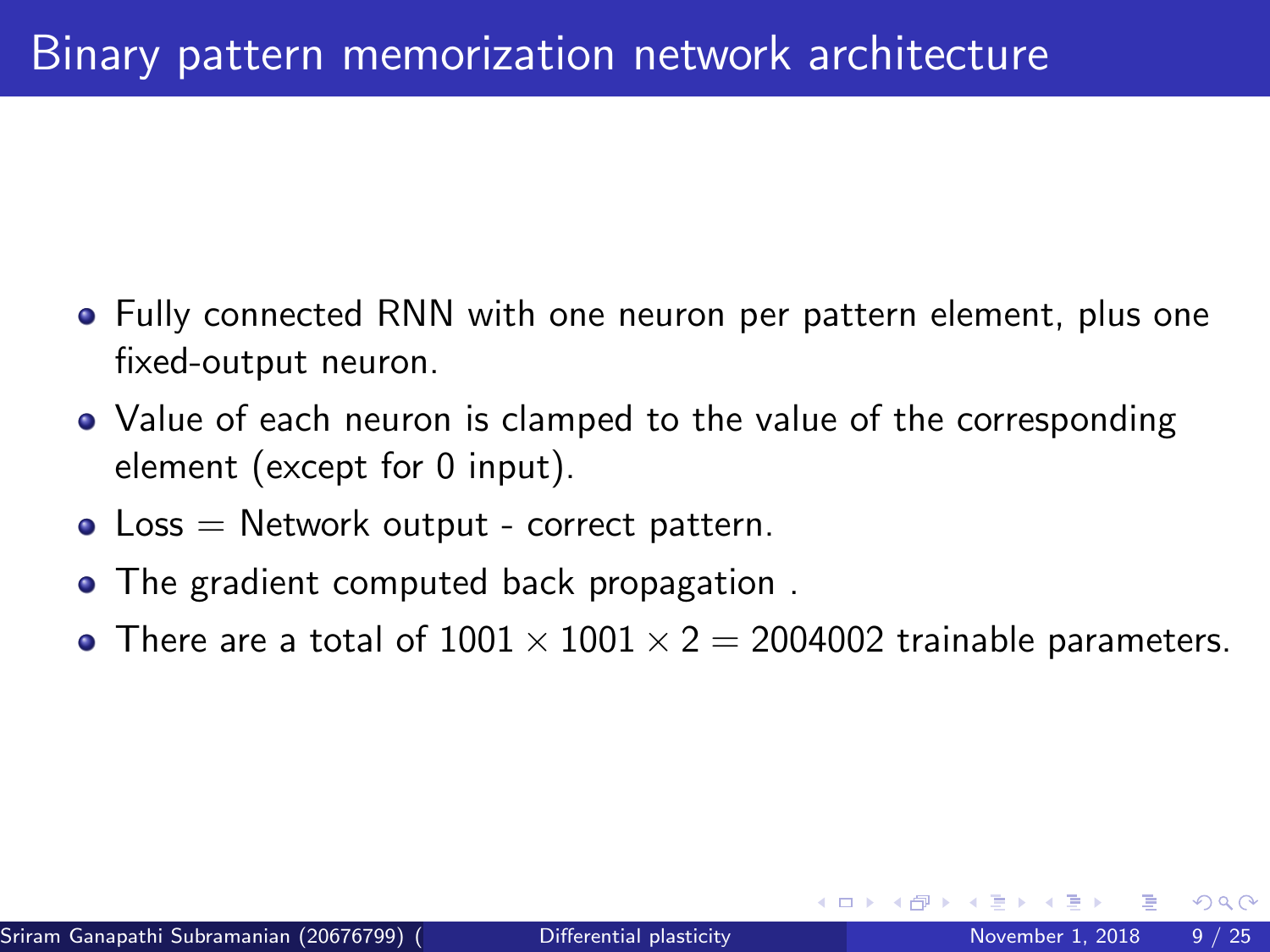

4日)

E

目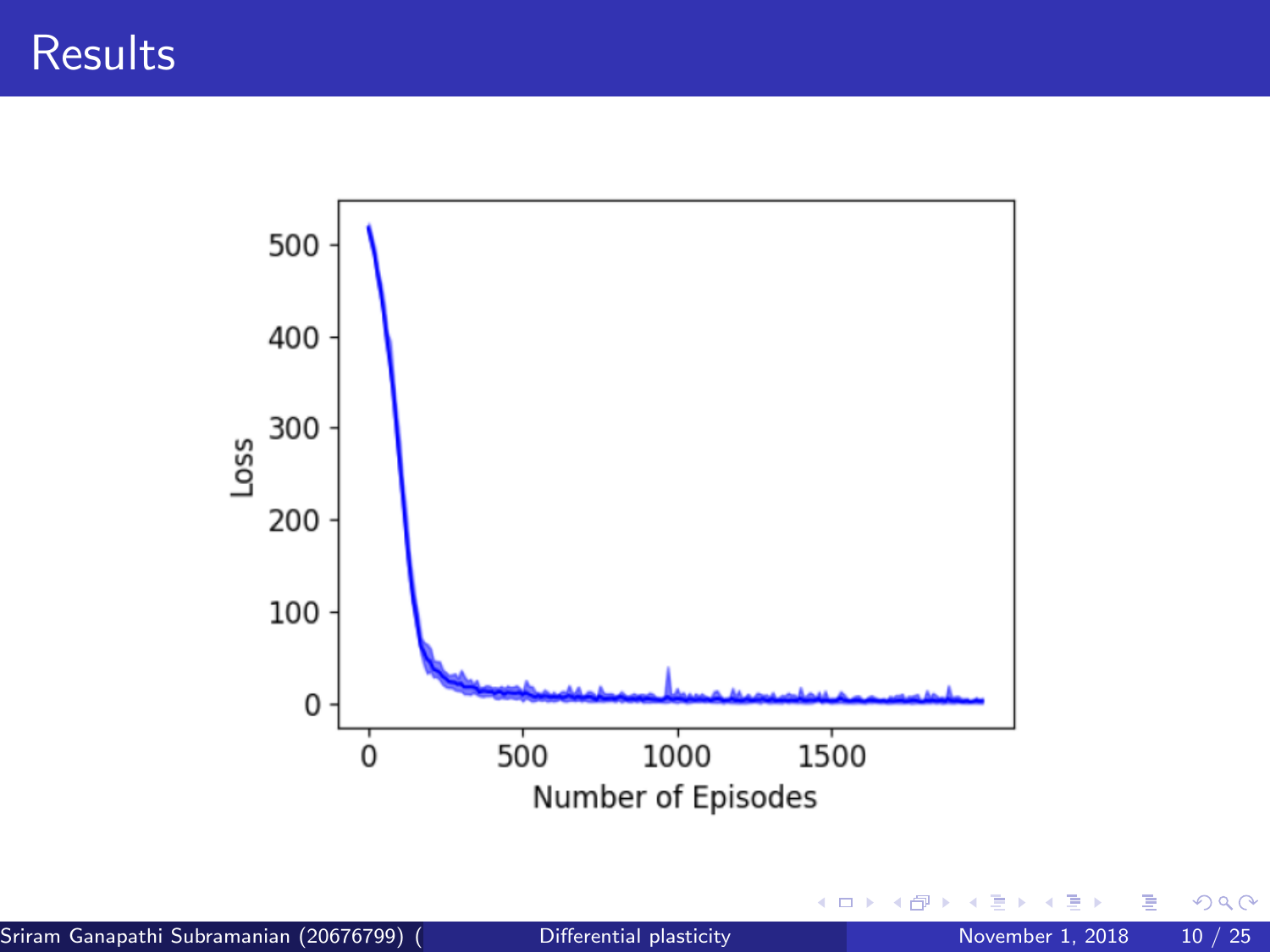## Comparison to non plastic architectures

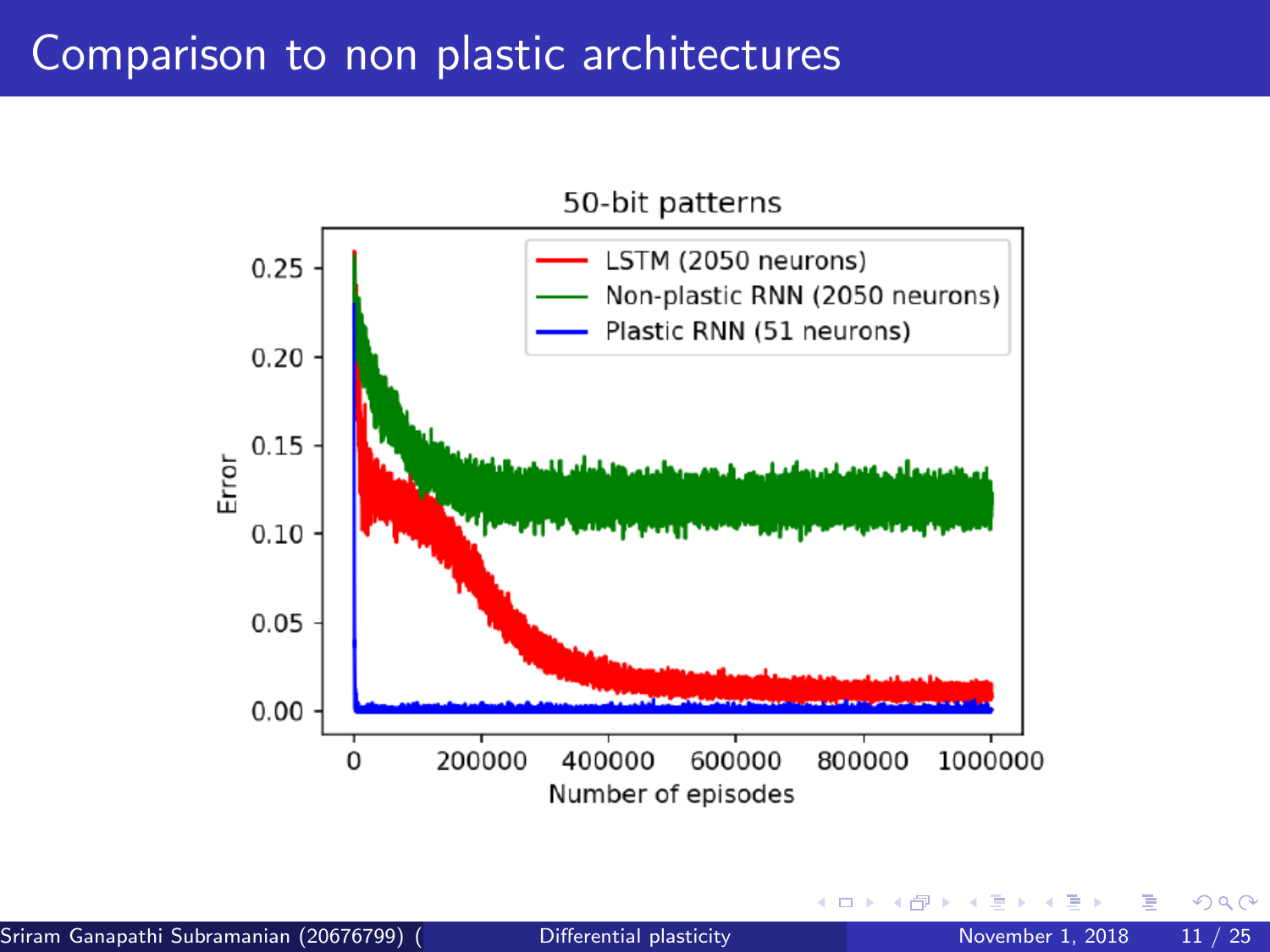## Experiment2 - Natural images pattern memorization Experimental Setup

- Images are from the CIFAR-10 database where there are a total of 60000 images each of size  $32 \times 32$ .
- The architecture has 1025 neurons in total with a total of  $2 \times 1025$  $\times$  1025 = 2101250 parameters.
- Each episode has 3 pictures, shown 3 times for 20 time steps each time, with 3 time steps of zero input between the presentations.
- The test images are degraded by zeroing out one full contiguous half of the image.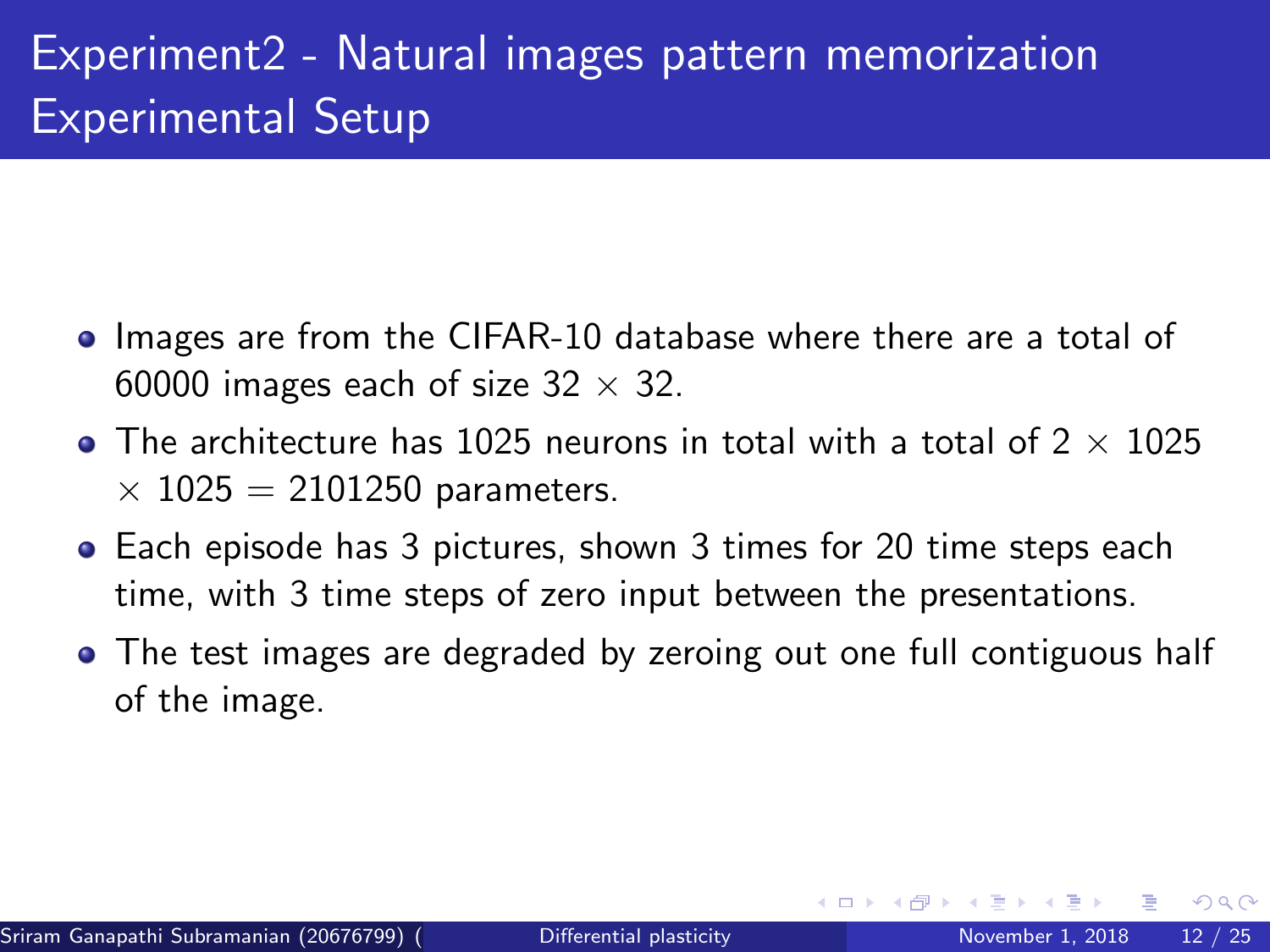#### **Results**



(a) Typical image reconstruction results from a withheld test set (not seen during training). Each row is a full episode. ł

正々 メラメ

重

 $299$ 

ł

**K ロ ⊁ K 倒 ⊁ K**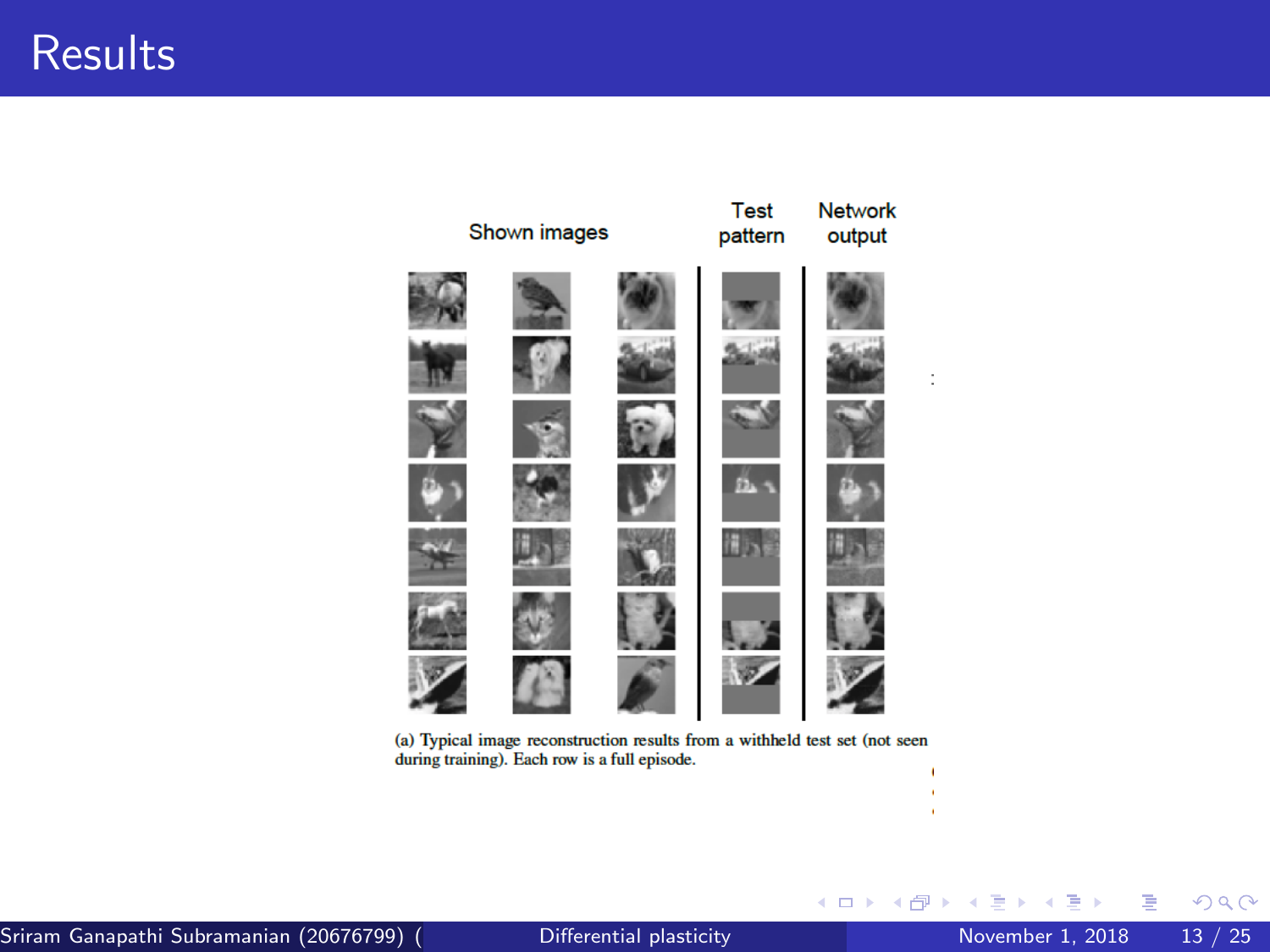## Comparing independent and shared  $\alpha$  value runs.



 $\leftarrow$ 

 $QQ$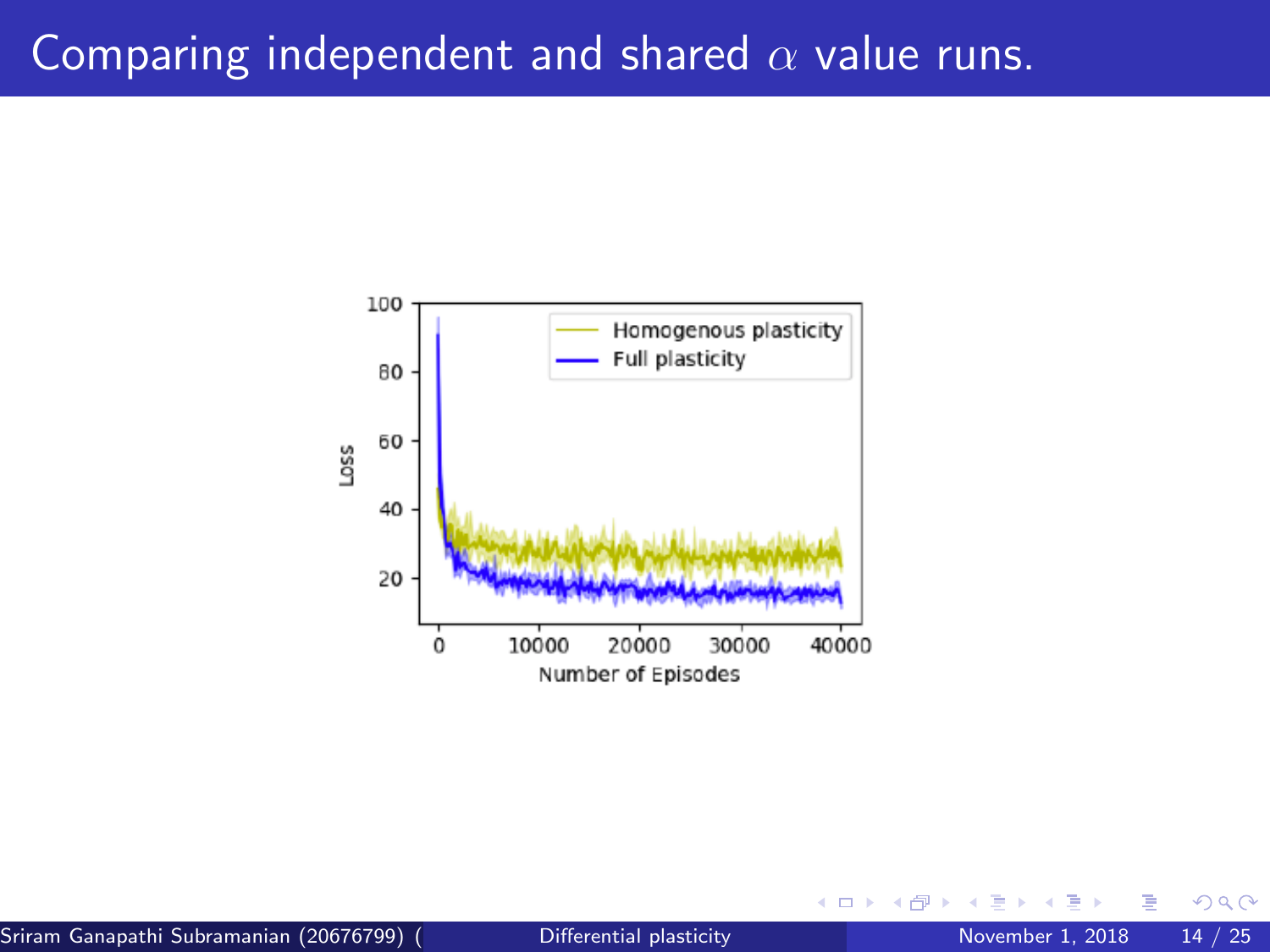- The model has learned to solve the task from the final output images.
- The full plastic network is compared against a similar architecture with shared plasticity coefficients.
- Independent plasticity has better performances.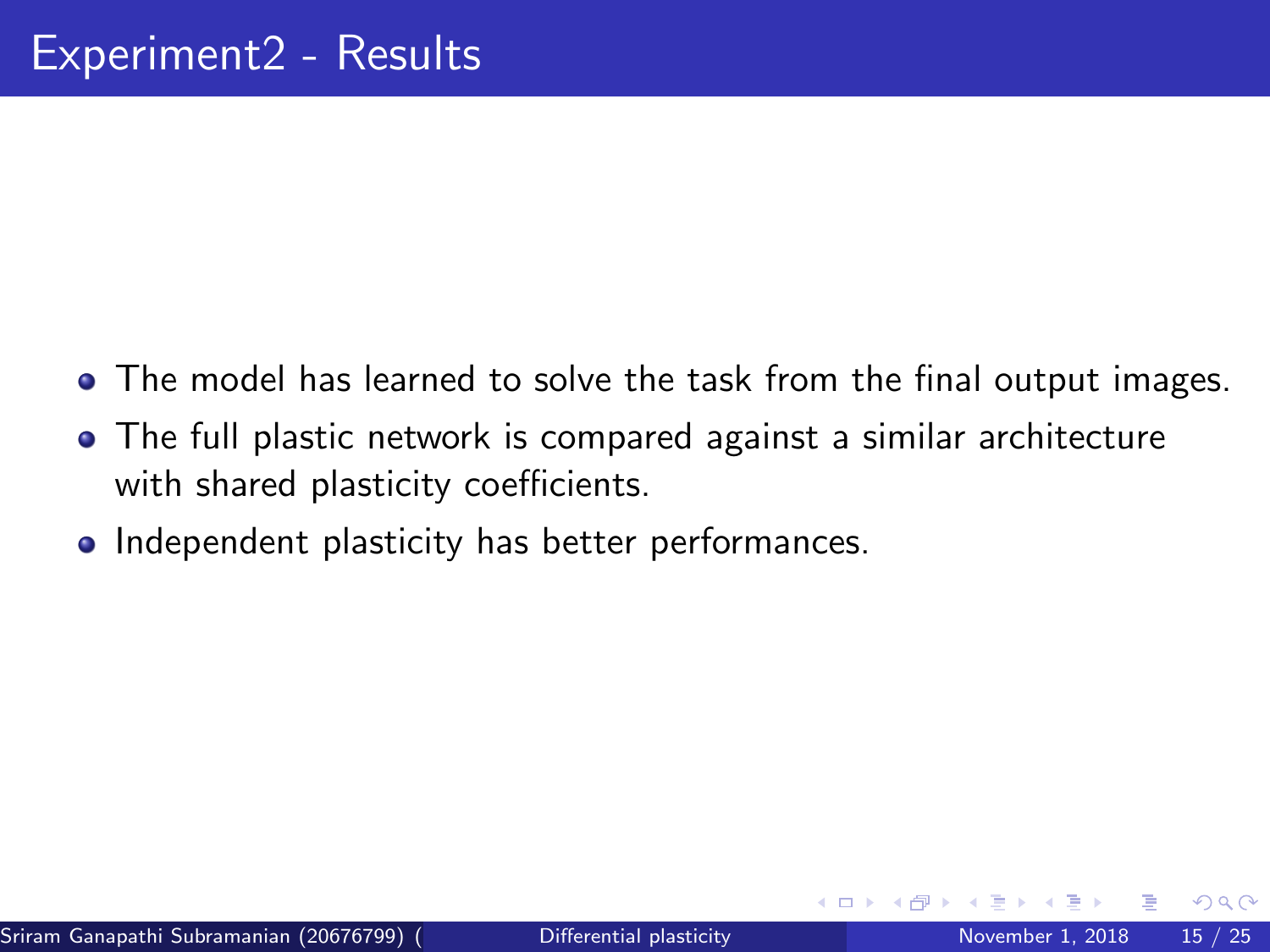- The Omniglot dataset is a collection of handwritten characters from various writing systems.
- In each episode N character classes are randomly selected and K instances from each class are sampled.
- These instances, together with the class label (from 1 to N), are shown to the model.
- Then, a new, unlabelled instance is sampled from one of the N classes and shown to the model.
- Model performance is defined as the model accuracy in classifying this unlabelled example.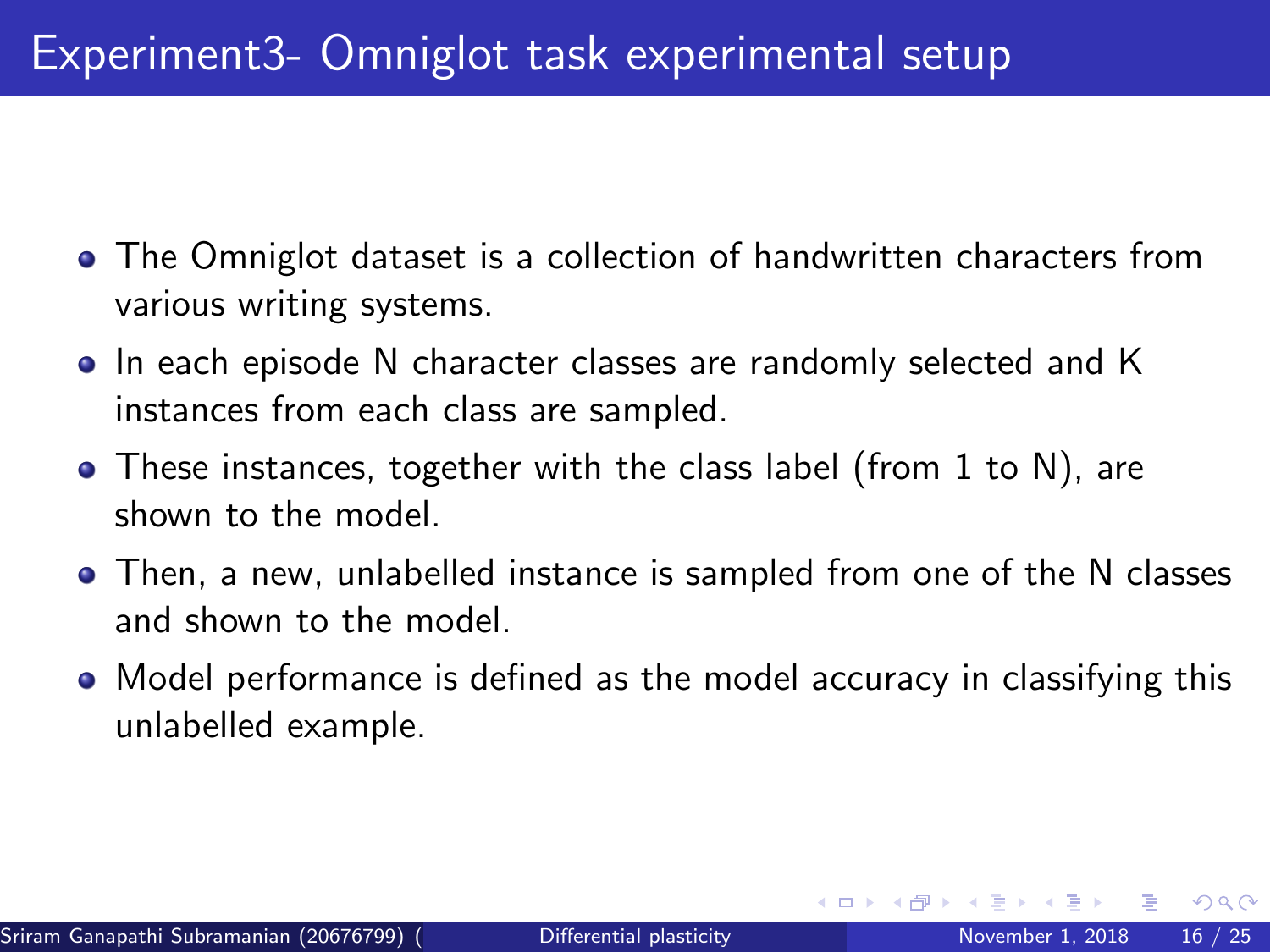- Model architecture has 4 convolutional layers with  $3 \times 3$  receptive fields and 64 channels.
- All convolutions have a stride of 2.
- The output is a single vector of 64 features, which feeds into a softmax layer.
- The label of the current character is also concurrently fed as a one-hot encoding to this softmax layer and compared.
- Plasticity is applied only to the weights from the final layer to the softmax layer.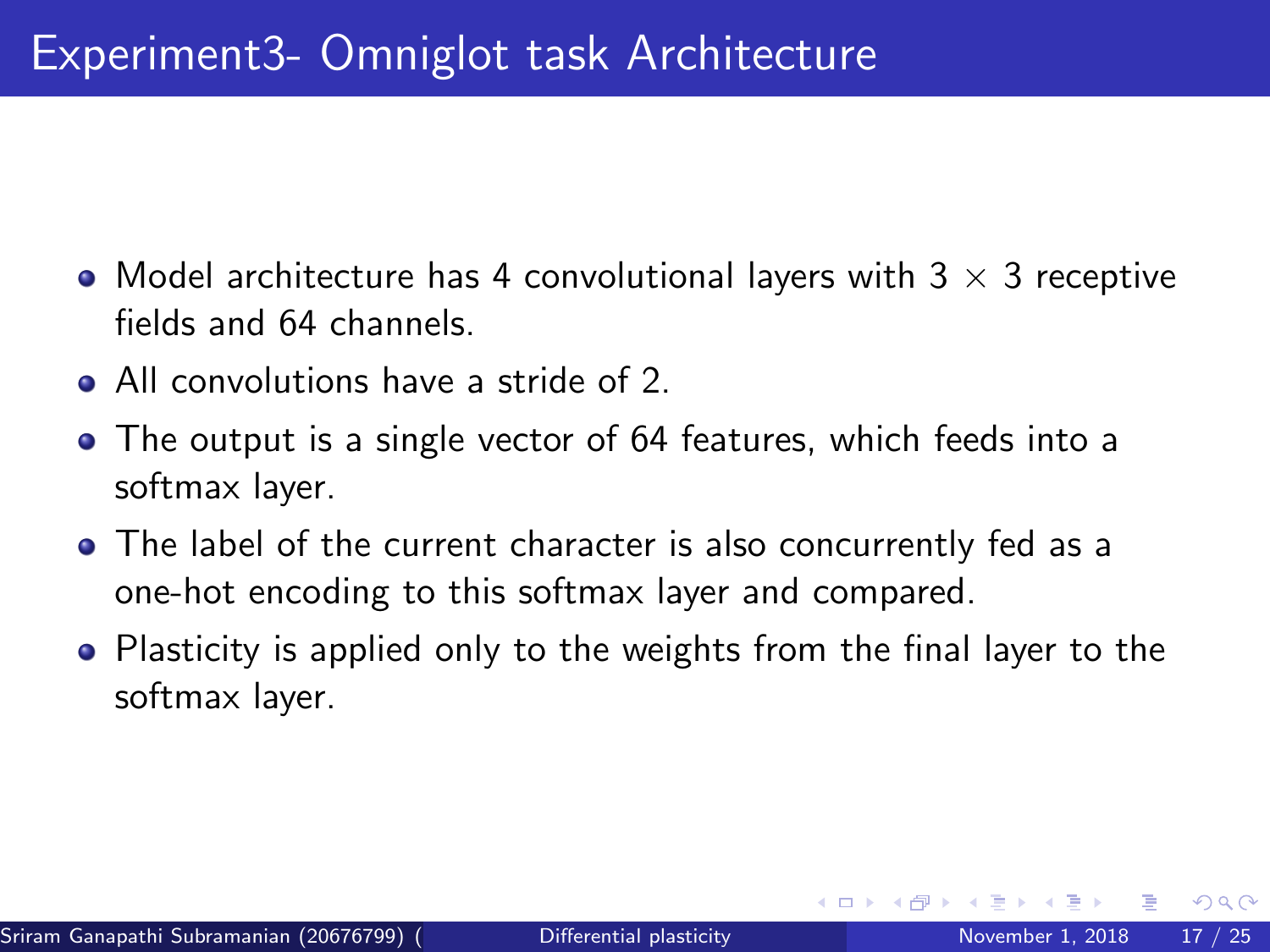# Experiment3- Omniglot task Data Preparation and **Training**

- The dataset is augmented with rotations by multiples of 90 deg.
- It is divided into 1,523 classes for training and 100 classes are chosen for testing.
- The networks are trained with an Adam optimizer with a learning rate  $3\times10^{-5}$ , multiplied by 2/3 every 1M episodes over 5,000,000 episodes.
- The networks are tested on prediction of the unlabelled instances.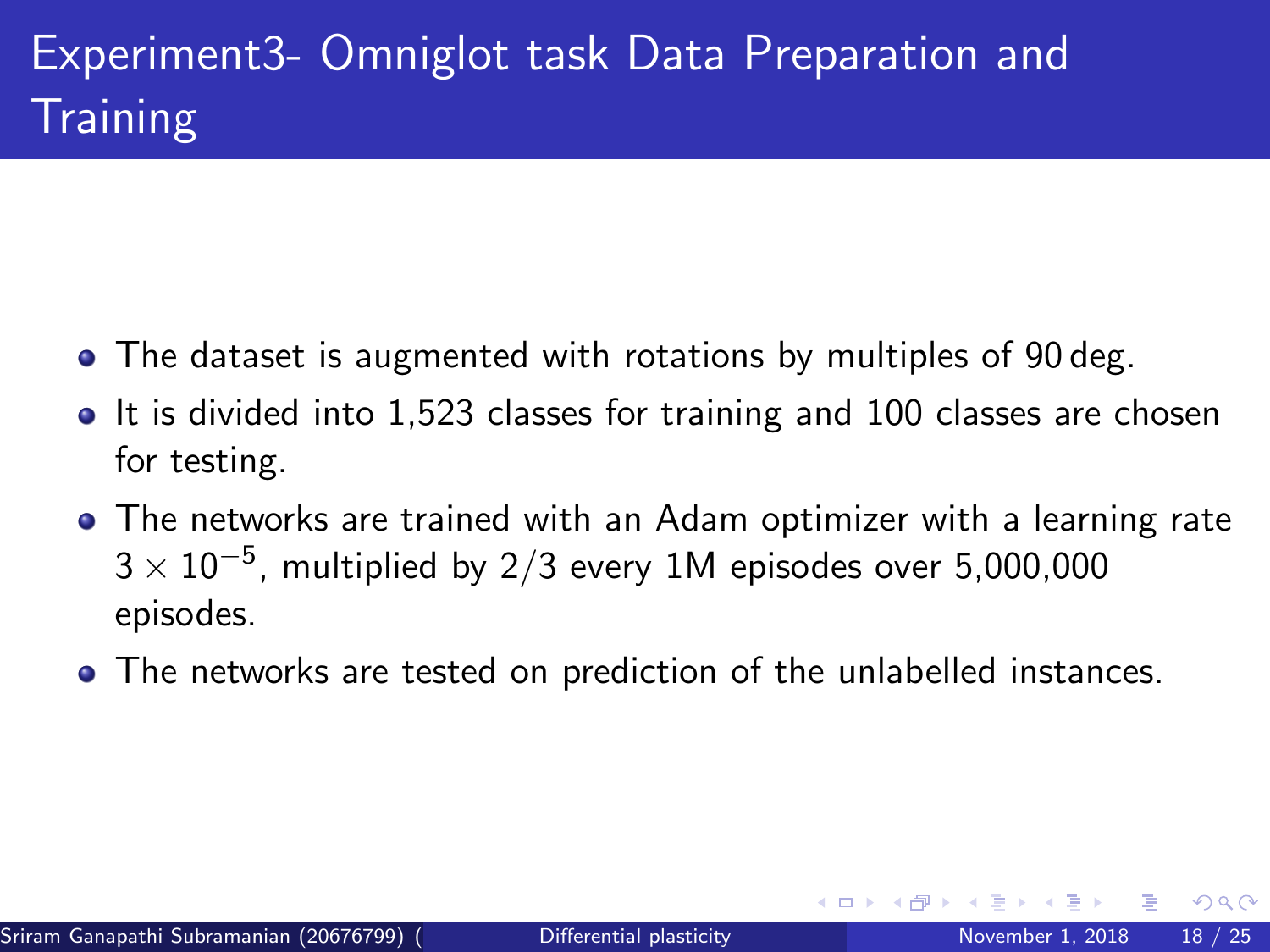| Algorithm              | Accuracy           |
|------------------------|--------------------|
| <b>Memory Networks</b> | 82.8%              |
| Matching Networks      | 98.1%              |
| ProtoNets              | 97.4%              |
| Memory Module          | 98.4%              |
| <b>MAML</b>            | $98.7\% \pm 0.4$   |
| SNAIL                  | $99.07\% \pm 0.16$ |
| DΡ                     | $98.3\% \pm 0.80$  |

 $\leftarrow$   $\Box$ 

∢母  $\rightarrow$  活

 $299$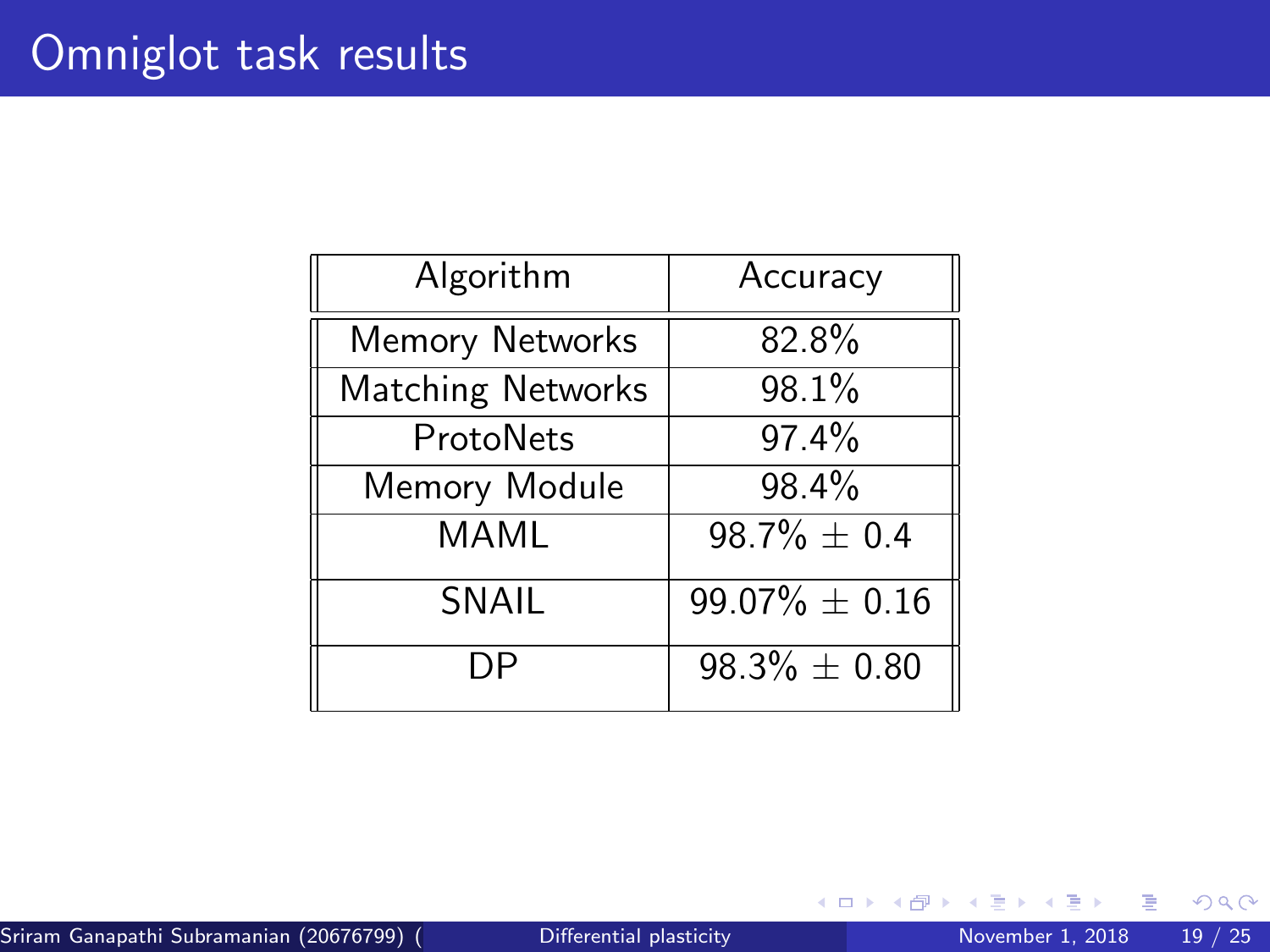# Experiment 4 - Reinforcement learning task - Experimental **Setup**

- Domain A classic grid world maze in Reinforcement learning consisting of walled and non walled squares.
- At each episode, one non-wall square is randomly chosen as the reward location.
- Each episode lasts 250 time steps, during which the agent must accumulate as much reward as possible.
- Inputs to the agent consist of a binary vector describing the  $3 \times 3$ neighborhood centered on the agent.
- Three conditions: full differentiable plasticity, no plasticity at all, and homogeneous plasticity.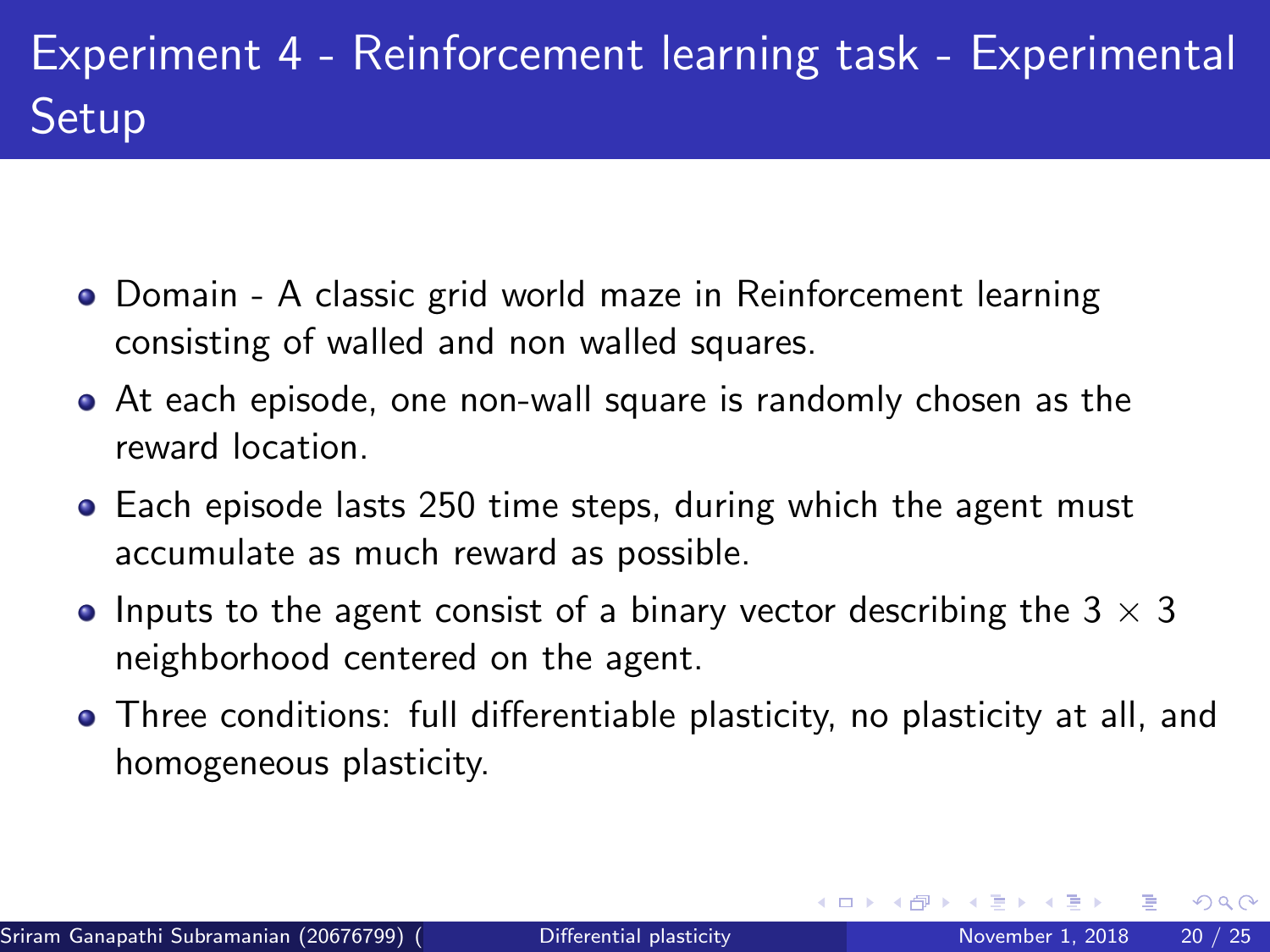- The architecture is a simple recurrent network with 200 neurons, with a softmax layer on top of it to select between the 4 possible actions (up, right, left or down).
- The plastic network shows considerably better performance as compared to the other networks.
- The non plastic and homogeneous networks get stuck on a sub optimal policy.
- Individually sculpting the plasticity of each connection is crucial.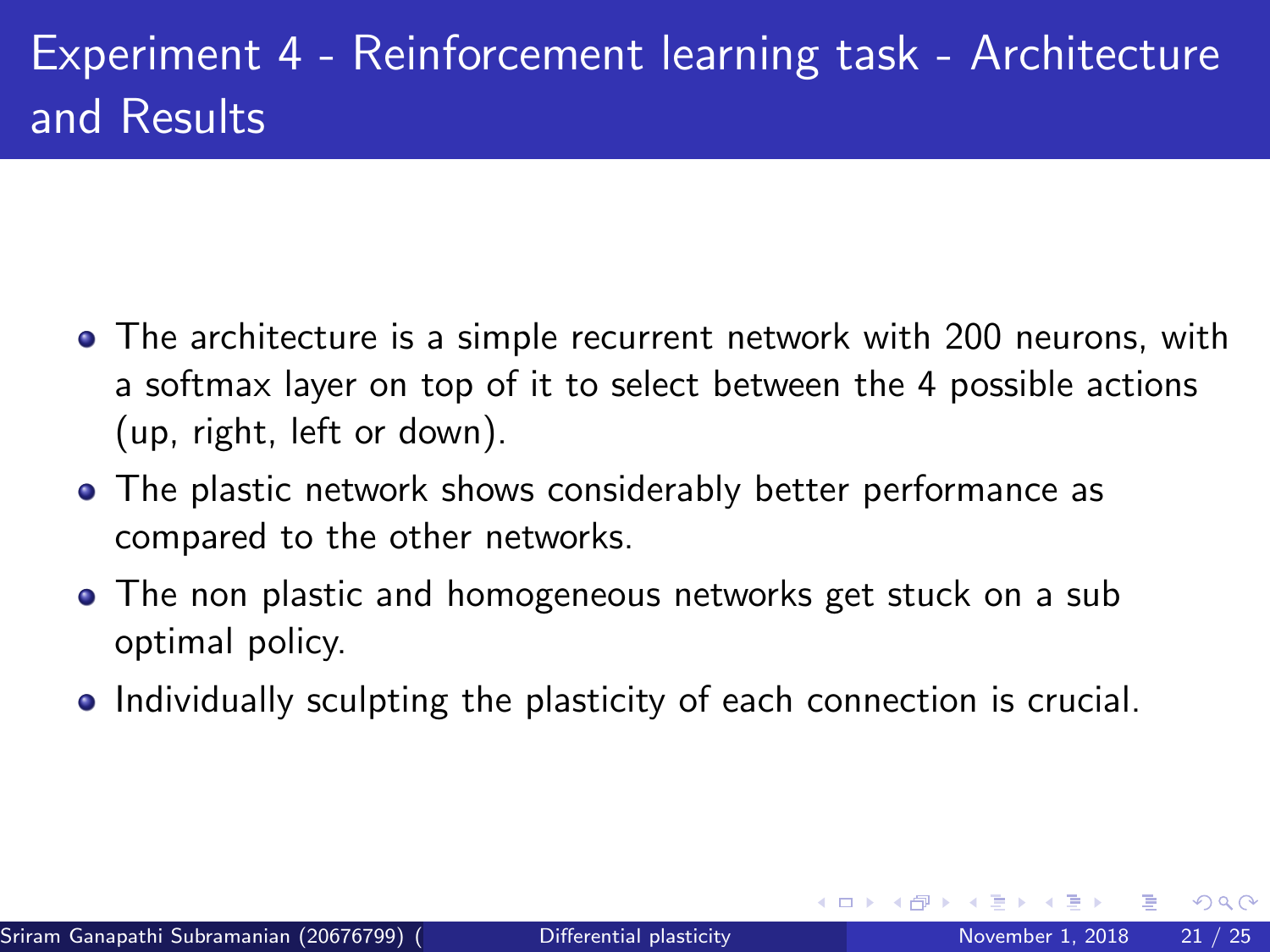

目

 $299$ 

 $\mathbb{B}$  is a  $\mathbb{B}$  is

**K ロ ⊁ K 倒 ⊁ K**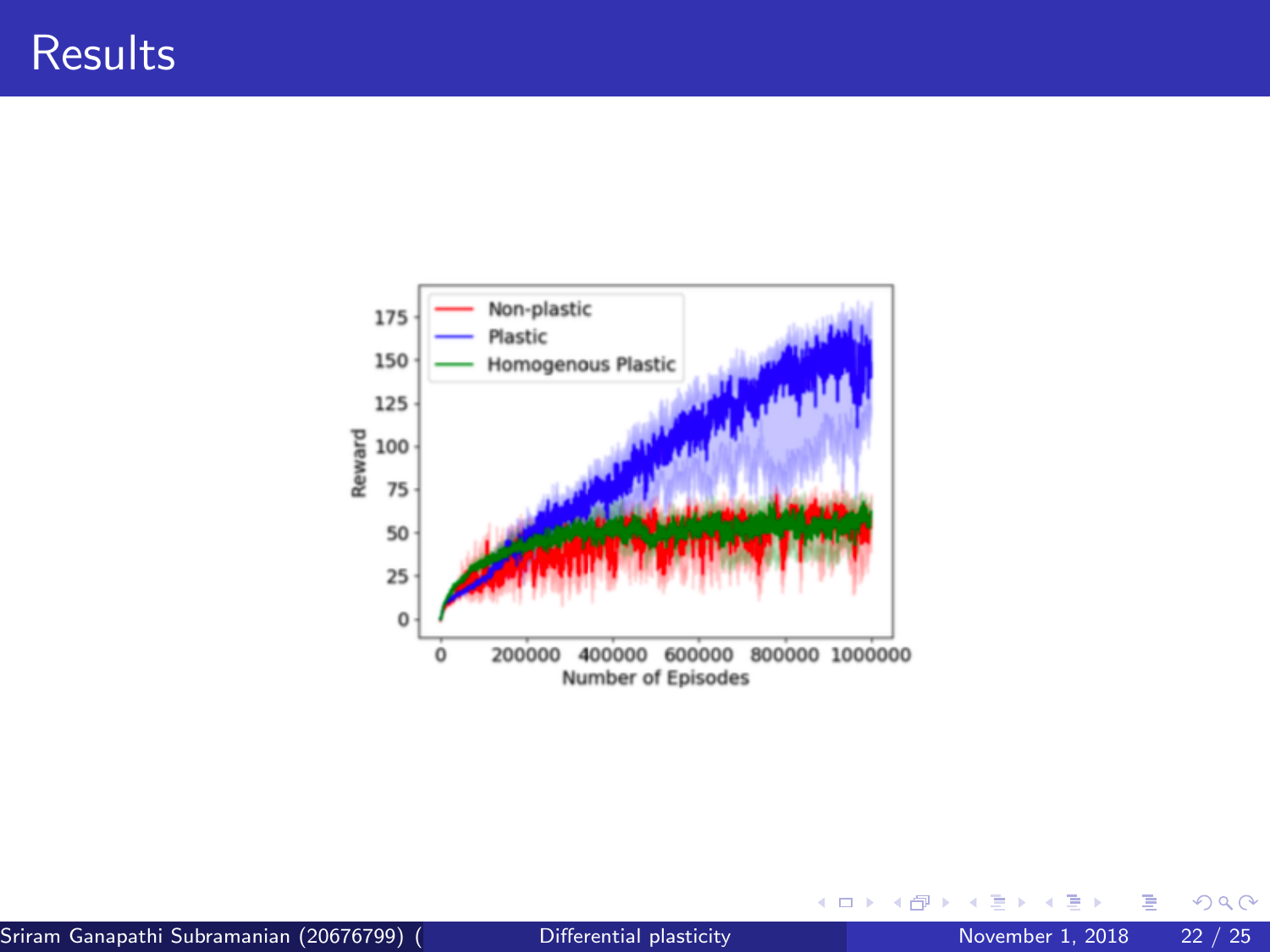- Different application settings.
- Complement other recurrent structures.
- Plastic LSTMs can be considered.
- Neuromodulatory approaches can be explored using the framework designed in the paper.
- More complex RL settings.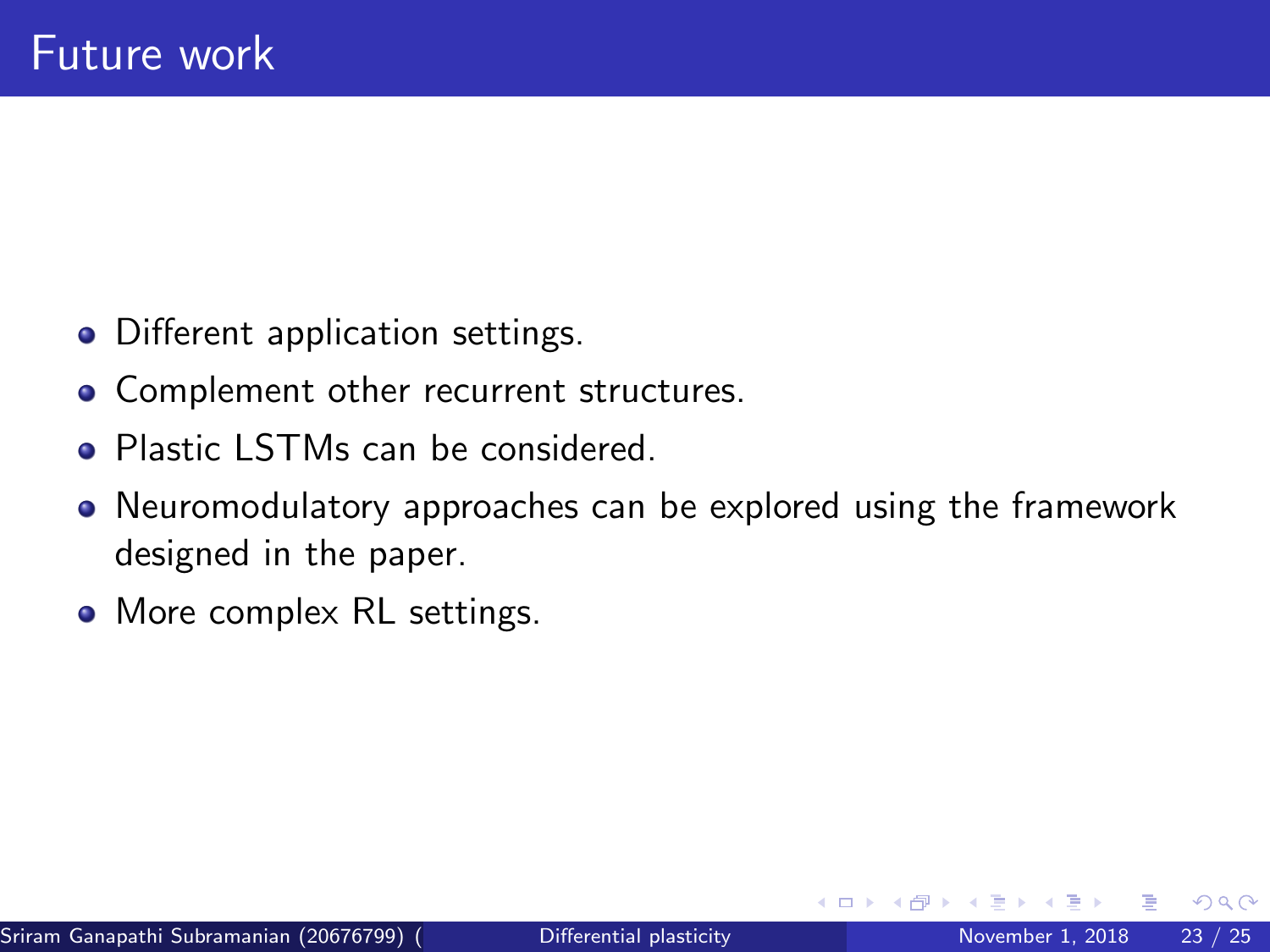- Not a significant algorithmic contribution.
- **•** Performances when test set don't match well with training set.
- Too many hyper parameters.
- Different plastic complements were considered without proper explanation.
- No comparisons to transfer learning or previous meta learning state of the art algorithms for most domains.
- Only performances in the pattern memorization task is better than the state of the art.